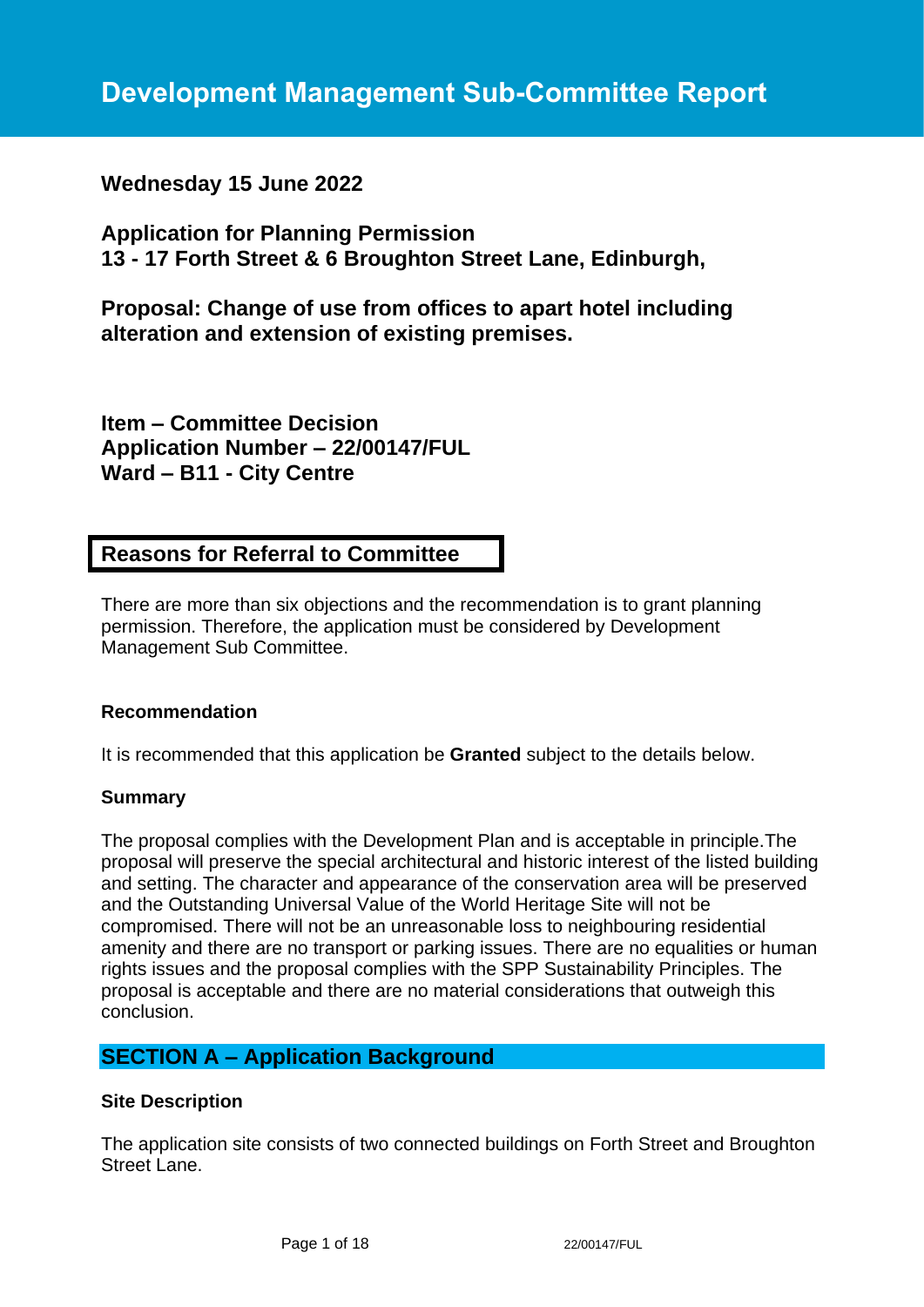Forth House on Forth Street is a 9-bay, three storey and basement, palace-fronted classical tenement designed in 1800. The building is category B listed (LB reference LB45947; date of listing 16 June 1966). Playfair House, on Broughton Street Lane, is a modern four storey office block with car access leading to car parking underneath the building and in the space between the two buildings. Playfair House is connected to Forth House at the rear.

Both buildings were last used as class 4 offices (for Radio Forth). Forth House has been altered significantly internally and the original plan form has been lost. There are few original features remaining.

Forth street is predominantly residential with shops, hotel and, offices concentrated mainly to the western end of the street. Broughton Street Lane also contains a mix of uses with residential use being more concentrated to the east and the commercial units mostly to the west of the lane. Broughton Street lies to the west with a mix of uses and Leith walk is nearby with a mix of shops, restaurants, hotels and leisure facilities.

The buildings in Forth Street are nearly all Category B listed and on the south side of Broughton Street Lane is the rear of the listed buildings on Picardy Place. There are no listed buildings on the north side of Broughton Street Lane.

The site lies within the New Town Conservation Area and the Old and New Towns of Edinburgh World Heritage Site.

## **Description of the Proposal**

The proposal is for a change of use to a hotel including internal and external alterations and an extension. The hotel will be an aparthotel with small kitchen areas in the rooms, a communal lounge/bar area and no restaurant or dining room. There will be 55 rooms and there will be reception facilities on a 24/7 basis. The gross internal area will be 3125 sqm of which 224 sqm is new additional floor space.

The front of Forth House will remain mostly unchanged. In the basement a wide nonoriginal infill is removed beneath the main entrance platt and the basement frontage is restored to its original form and appearance. Minor changes are proposed on the rear elevation, such as changing an existing opening to a door. Sash and case windows, the stone elevations and roof will be made good where necessary. Playfair House will remain similar on its rear elevation with the front elevation seeing new window pattern and style, materials and balconies on top floor.

Internally, walls and partitions will be removed to reconfigure the inside of the buildings for hotel use. This will include the reinstatement of the former but non-original lift shaft and the installation of a new lift. A lounge/bar, gym and reception will be provided in the hotel.

The existing vehicular access on Broughton Street Lane will remain with a new security gate being installed. It is also proposed to install a new access ramp to Playfair House in Broughton Street Lane.

Seven parking spaces are proposed including one disabled persons parking bay and five parking spaces for electric vehicles to be charged. Ten bicycle parking spaces will be provided internally plus four external spaces in the car park.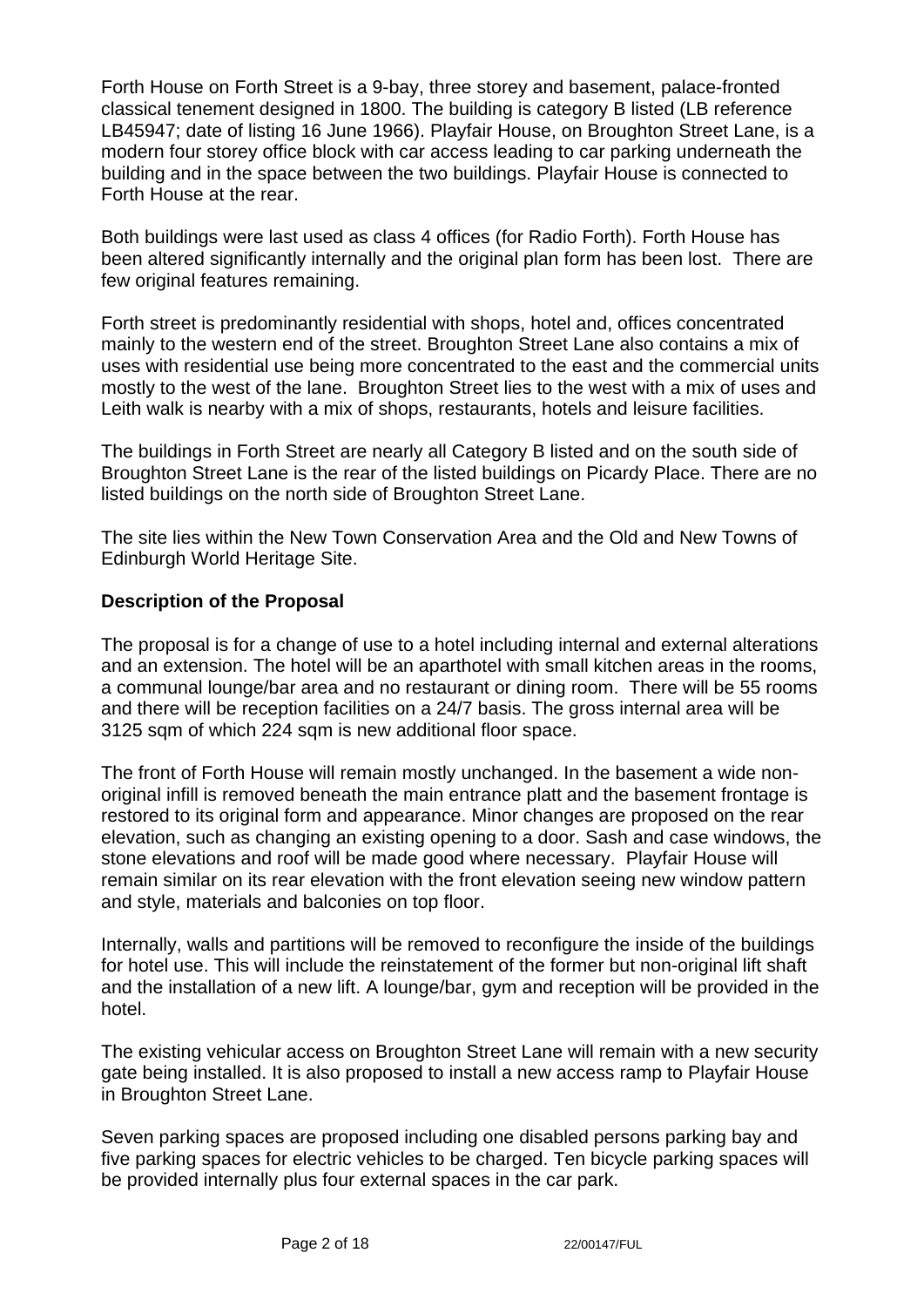Materials proposed include natural stone cladding, aluminium framed windows, painted render, pre-cast concrete, steel and galvanised.

# **Supporting Information**

- − Design Statement incorporating Heritage Statement
- − Planning Statement
- − Framework Travel Plan
- − Noise Impact Assessment
- − Surface Water Management Plan
- − Sustainability Statement

These are available to view on Planning and Building Standards Online Services.

## **Relevant Site History**

95/12244/FUL 13-17 Forth Street **Edinburgh** EH1 3LE Alter existing buildings construct an internal lift and reorganisation of car parking Granted 20 December 1995

22/00148/LBC 13 - 17 Forth Street & 6 Broughton Street Lane **Edinburgh** Internal and external alterations relating to the reconfiguration and refurbishment of Forth House to accommodate the redevelopment of the site for the change of use from office to apart hotel.

## **Other Relevant Site History**

None.

## **Pre-Application process**

Pre-application discussions took place on this application.

## **Consultation Engagement**

Archaeology

Economic Development

Environmental Protection

Roads Authority (Transport Planning)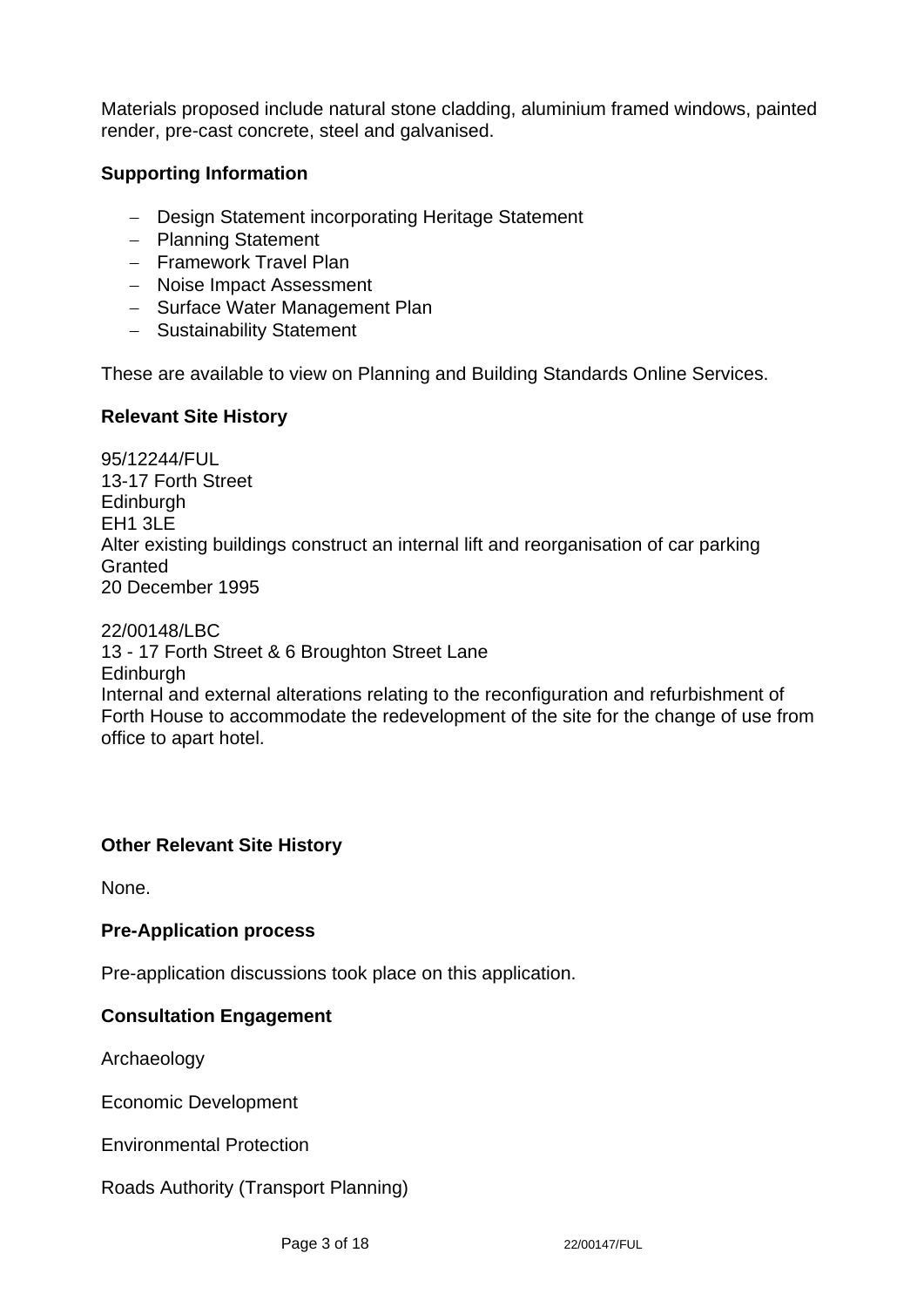Refer to Appendix 1 for a summary of the consultation response.

# **Publicity and Public Engagement**

**Date of Neighbour Notification:** 20 January 2022 **Date of Renotification of Neighbour Notification:** Not Applicable **Press Publication Date(s):** 28 January 2022; **Site Notices Date(s):** 25 January 2022; **Number of Contributors: 21**

# **Section B - Assessment**

#### **Determining Issues**

Due to the proposals relating to a listed building(s) and being within a conservation area, this report will first consider the proposals in terms of Sections 59 and 64 of the Planning (Listed Buildings and Conservation Areas) (Scotland) Act 1997 (the "1997 Heritage Act"):

- a) Is there a strong presumption against granting planning permission due to the proposals:
	- (i) harming the listed building or its setting? Or
	- (ii) conflicting with the objective of preserving or enhancing the character or appearance of the conservation area?
- b) If the strong presumption against granting planning permission is engaged, are there any significant public interest advantages of the development which can only be delivered at the scheme's proposed location that are sufficient to outweigh it?

This report will then consider the proposed development under Sections 25 and 37 of the Town and Country Planning (Scotland) Act 1997 (the 1997 Act):

If the proposal is in accordance with the development plan the determination should be to grant planning permission unless material considerations indicate otherwise?

If the proposal is not in accordance with the development plan the determination should be refuse planning permission unless material considerations indicate otherwise?

In the assessment of material considerations this report will consider:

- − the Scottish Planning Policy presumption in favour of sustainable development, which is a significant material consideration due to the development plan being over 5 years old;
- − equalities and human rights;
- − public representations and
- − any other identified material considerations.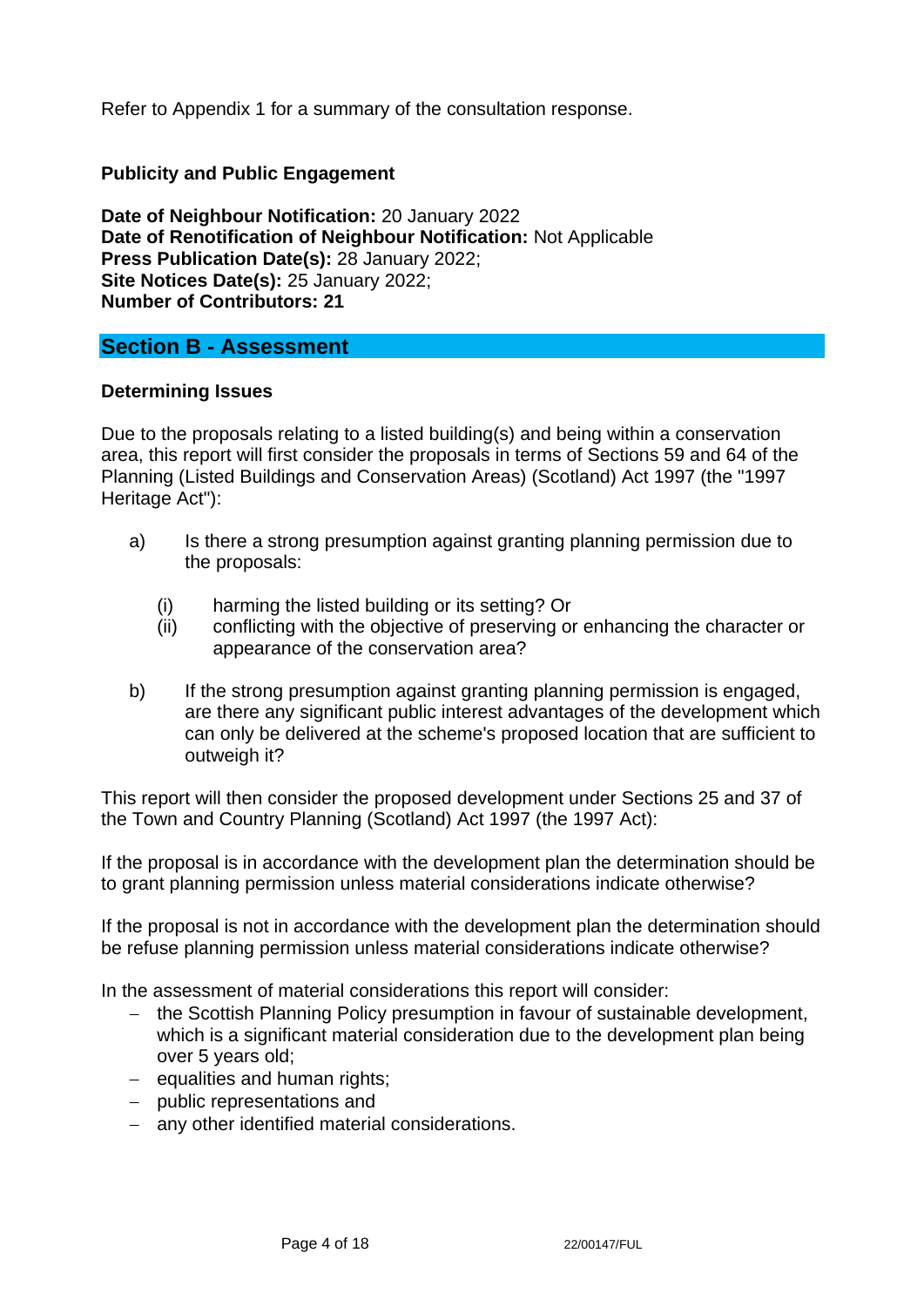# **Assessment**

To address these determining issues, it needs to be considered whether:

## **a) The proposals harm the listed building, its setting and the setting of adjacent listed buildings?**

Section 59 (1) of the Planning (Listed Building and Conservation Areas) (Scotland) Act 1997 states:

"In considering whether to grant planning permission for development which affects a listed building or its setting, a planning authority or the Secretary of State, as the case may be, shall have special regard to the desirability of preserving the building or its setting or any features of special architectural or historic interest which it possesses. "

The following HES guidance is relevant in the determination of this application:

- − Managing Change in the Historic Environment: Use and Adaptation of Listed **Buildings**
- − Managing Change in the Historic Environment: Windows
- − Managing Change in the Historic Environment: External Walls
- − Managing Change in the Historic Environment: Roofs
- − Managing Change in the Historic Environment: Setting
- − Managing Change in the Historic Environment: Interiors

Historic Environment Scotland's guidance note Managing Change in the Historic Environment: Use and Adaptation of Listed buildings states that the majority of listed buildings are adaptable, and change should be managed to protect a building's special interest while enabling it to remain in active use.

The proposed change of use will enable the listed building to remain in use and prevent it from becoming empty and deteriorating.

The proposed external changes to the listed building (Forth House) will be minor and will not detract from its appearance, setting nor the setting of adjacent and neighbouring listed buildings. Maintenance work will be carried out if necessary, relating to the windows, stonework and roof. Such works will enhance the appearance of the listed building and will not detract from its special architectural or historic interest.

Internally, most of the original features of Forth House have been lost. Significant alterations have taken place with the opening up and subdivision of rooms and spaces.

In terms of Playfair House, the proposed changes will be modern changes to a modern building. Buildings on Broughton Street Lane are a mix of architectural styles, materials, heights, periods of development and land use. As such, the proposed changes, particularly those to the front elevation, will have a neutral effect on the setting of the adjacent and neighbouring listed buildings, including Forth House.

The proposal will enable the listed building to remain in use. It will not harm the special architectural or historic interest of the building and will not detract from its setting or the setting of adjacent and neighbouring listed buildings.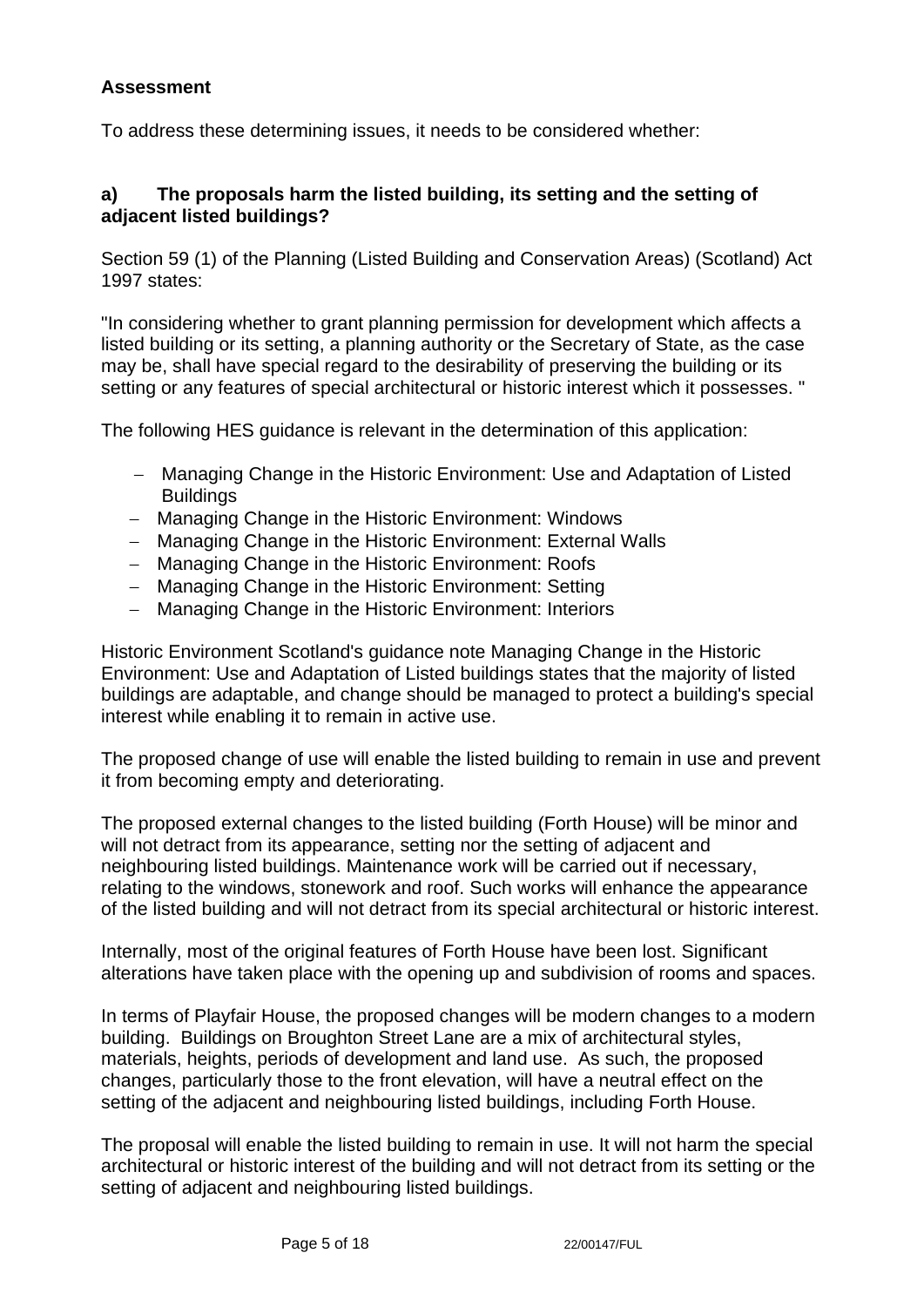# **Conclusion in relation to the listed building**

The proposal is acceptable with regard to Section 59 (1) of the Planning (Listed Building and Conservation Areas) (Scotland) Act 1997.

# **b) The proposals harm the character or appearance of the conservation area?**

Section 64(1) of the Planning (Listed Buildings and Conservation Areas) (Scotland) Act 1997 states: "In exercise, with respect to any buildings or other land in a conservation area, of any powers under any of the provisions in subsection (2), special attention shall be paid to the desirability of preserving or enhancing the character or appearance of that area."

The site is located within the New Town Conservation Area. The character appraisal states that, the New Town Conservation Area represents a planned urban concept of European significance with an overriding character of Georgian formality. Stone built terrace houses and tenements, built to the highest standards, overlook communal private gardens; to the rear are lanes with mews buildings, many of which are now in housing use. The importance of the area lies in the formal plan layout of buildings, streets, mews and gardens and in the quality of the buildings themselves.

Hotels and aparthotels are found throughout the New Town conservation Area and the change of use will contribute to this feature of the conservation area's character.

The minor changes to Forth House, on Forth Street, will preserve the appearance of the conservation area.

The proposed changes to Playfair House, on Broughton Street Lane, will change the appearance of the existing modern building which currently does not contribute positively to the conservation area. In the context of the existing buildings on Broughton Street Lane, the proposed changes to the front of the building will sit within a street of different architectural styles, materials and heights. In these circumstances, the proposed changes will have a neutral effect on the conservation area and, thus, will preserve the character and appearance of the conservation area.

The proposal will preserve the character and appearance of the conservation area.

## **Conclusion in relation to the conservation area**

The proposal is acceptable with regard to Section 64(1) of the Planning (Listed Buildings and Conservation Areas) (Scotland) Act 1997.

## **c) The proposals comply with the development plan?**

The development plan comprises the Strategic and Local Development Plans. The application does not raise any strategic planning issues and, therefore, will be assessed in terms of the Edinburgh Local Development Plan 2016 (LDP). The relevant Edinburgh Local Development Plan 2016 (LDP) policies to be considered are:

- − LDP Environment policies Env 1, Env 3, Env 4, Env 6, Env 8 and Env 9
- − LDP Design policies Des 1, Des 4, Des 5, Des 6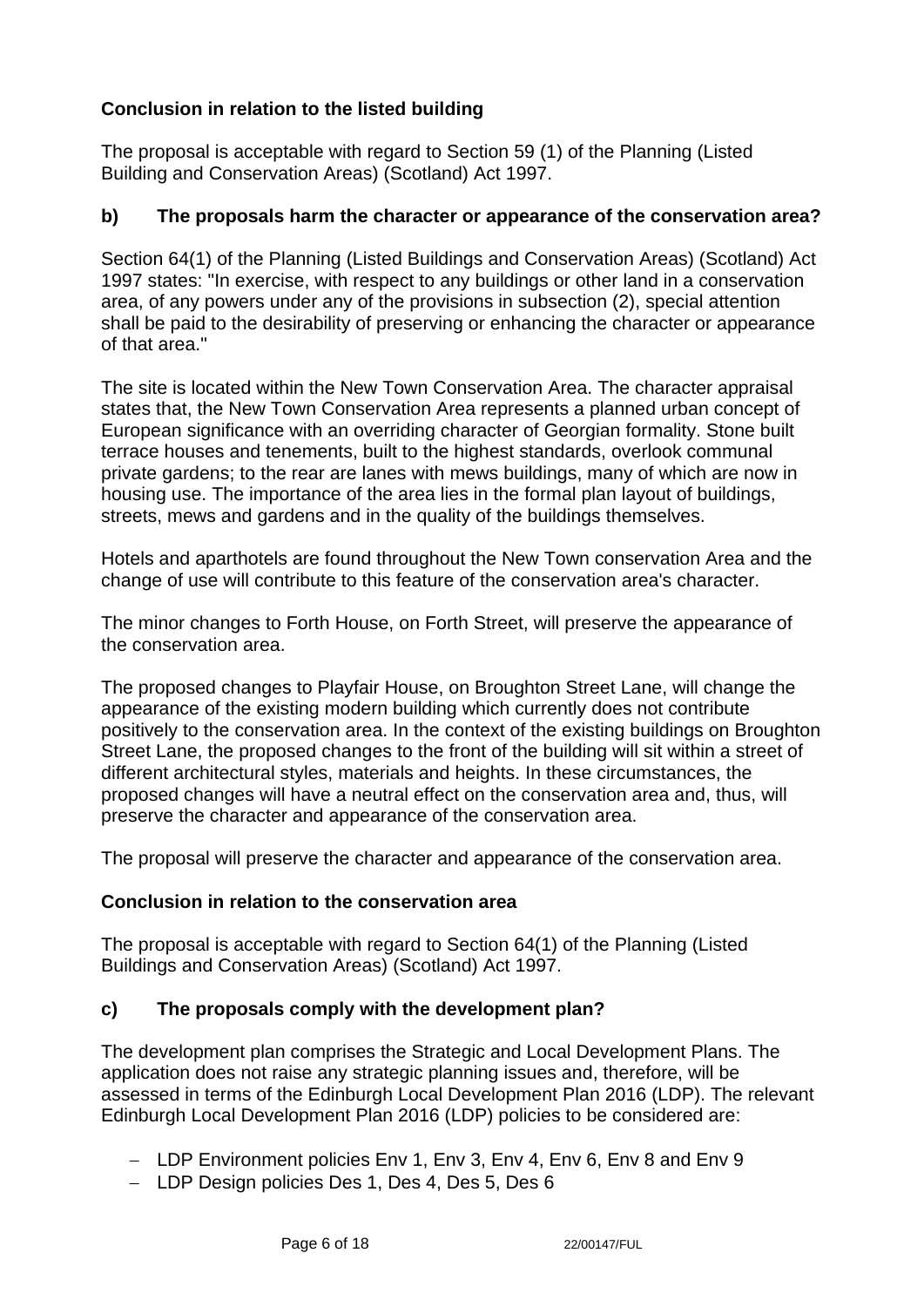- − LDP Employment and Economic Development policies Emp 9 and Emp 10
- − LDP Housing policy Hou 7
- − LDP Transport policies Tra 2, Tra 3, Tra 4
- − LDP Delivering the Strategy Del 1

The non-statutory 'Listed Buildings and Conservation Area' guidance is a material consideration that is relevant when considering policies Env 4 and Env 6. The Edinburgh Design Guidance is a material consideration that is relevant when considering policies Des 1, Des 4, Des 5, Des 6, Hou 7, Tra 2, Tra 3 and Tra 4. The Guidance for Business is a material consideration that is relevant when considering policies Emp 9 and Emp 10.

#### Listed Building and setting

LDP Policy Env 4 (Listed Buildings - Alterations and Extensions) states that proposals to alter a listed building will be permitted where those alterations are justified; will not result in unnecessary damage to historic structures or result in a diminution of the buildings interest; and any additions would be in keeping with other parts of the building.

LDP Policy Env 3 (Listed Buildings - Setting) states that development within the curtilage or affecting the setting of a listed building will only be permitted if not detrimental to the appearance or character of the building or its setting.

It has been concluded in section a) above that the proposals will not harm the listed building, its setting or the setting of adjacent listed buildings. Therefore, the proposal will not damage the historic structure or diminish the building's interest and will not be detrimental to the setting of the listed building nor the setting or adjacent and neighbouring listed buildings.

The proposal complies with policies Env 4 and Env 3.

#### Conservation Area

LDP Policy Env 6 (Conservation Areas - Development) permits development within a conservation area which preserves or enhances the special character or appearance of the conservation area and is consistent with the relevant conservation area character appraisal.

Section b) above concluded that the proposals would preserve the character and appearance of the conservation area.

The proposals comply with policy Env 6.

#### World Heritage Site

The Outstanding Universal Value (OUV) of the Old and New Towns of Edinburgh World Heritage Site (EWHS) is defined as the remarkable juxtaposition of two clearly articulated urban planning phenomena: the contrast between the organic medieval Old Town and the planned Georgian New Town which provides a clarity of urban structure unrivalled in Europe.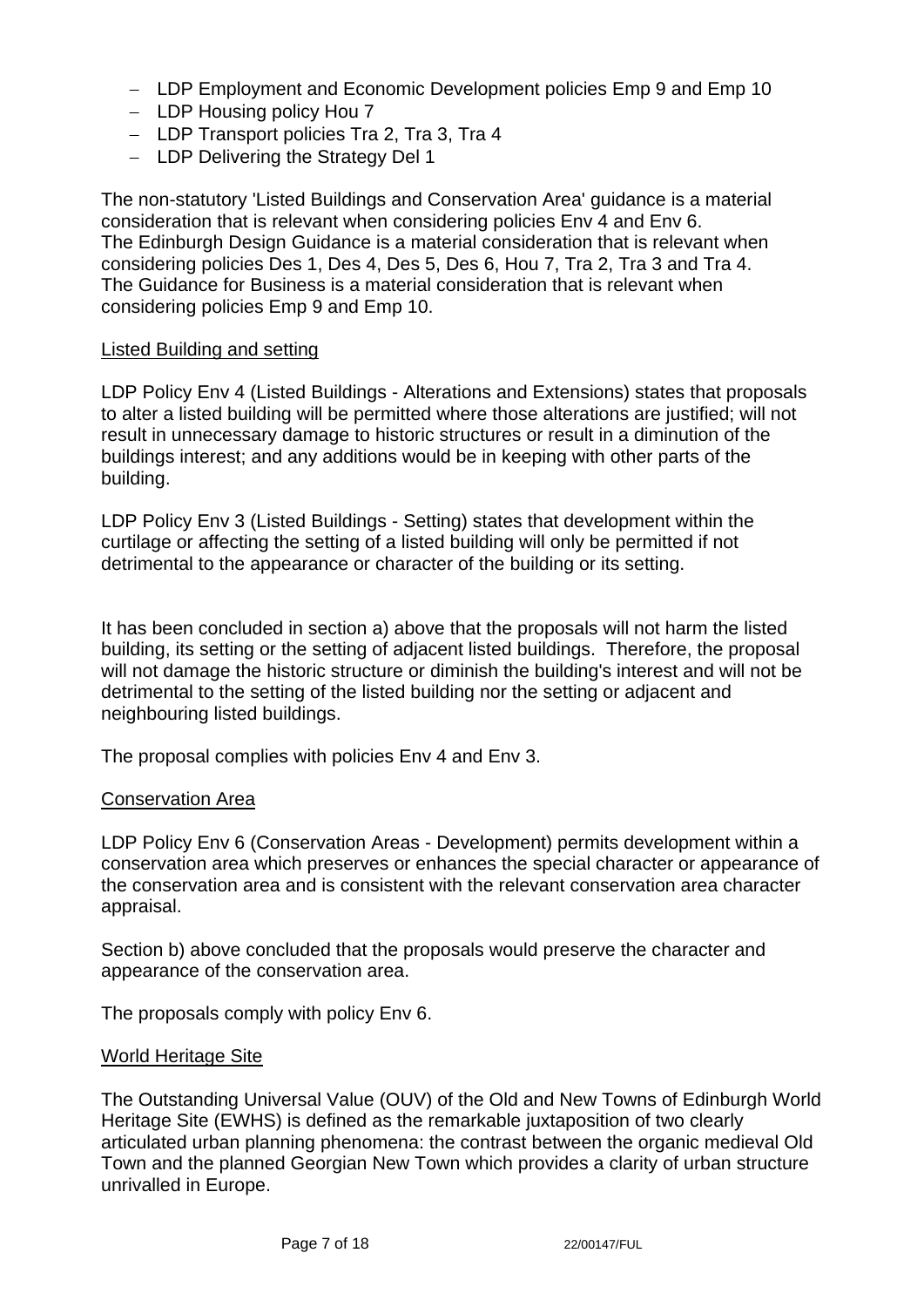The Statement of Outstanding Universal Value emphasises the importance of maintaining the authenticity of the Site which "*continues to retain its historic role as the administrative and cultural capital of Scotland, while remaining a vibrant economic centre.*"

LDP Policy Env 1 (World Heritage Sites) states that development which would harm the qualities which justified the inscription of the Old and New Towns of Edinburgh will not be permitted.

In terms of the use, the EWHS Management Plan encourages sustainable tourism and recognises that a balance is needed between resident and visitor needs. The re-use of the buildings ensures the New Town Conservation Area is maintained as a thriving part of the city without harm to the OUV.

The proposals will not threaten the authenticity of the World Heritage Site. The development will not cause harm to the Outstanding Universal Value of the Old and New Towns of Edinburgh World Heritage site. The proposed external alterations will have no detrimental impact on the character or appearance of the New Town, nor its relationship with the Medieval Old Town.

The proposal complies with policy Env 1.

#### Archaeology

LDP Environment policy Env 8 (Protection of Important Remains) states that development will not be permitted which would damage or destroy non-designated archaeological remains which the council considers should be preserved in situ.

LDP Environment policy Env 9 (Development of Sites of Archaeological Significance) states that planning permission of known or suspected archaeological significance if it can be concluded from information derived from a desk-based assessment and if required a field evaluation.

The City Archaeologist has advised that the Forth House building is regarded as being of historic and archaeological significance and that works to Playfair House are not considered to have a significant archaeological impact. Redevelopment of Forth House may reveal historical and architectural features. Therefore, it is recommended, should planning permission be granted, that a condition requiring a detailed programme of archaeological historic building recording (photographic, drawn and written records, phased internal and external plans and elevations, dendro-chronological assessment and analysis, research and publication) is undertaken both before and during development and alterations. It is acknowledged that very few original features remain; however, features of historic significance or interest may be found in the refurbishment works in Forth House.

The proposal complies with policies Env 8 and Env 9, with the use of a condition.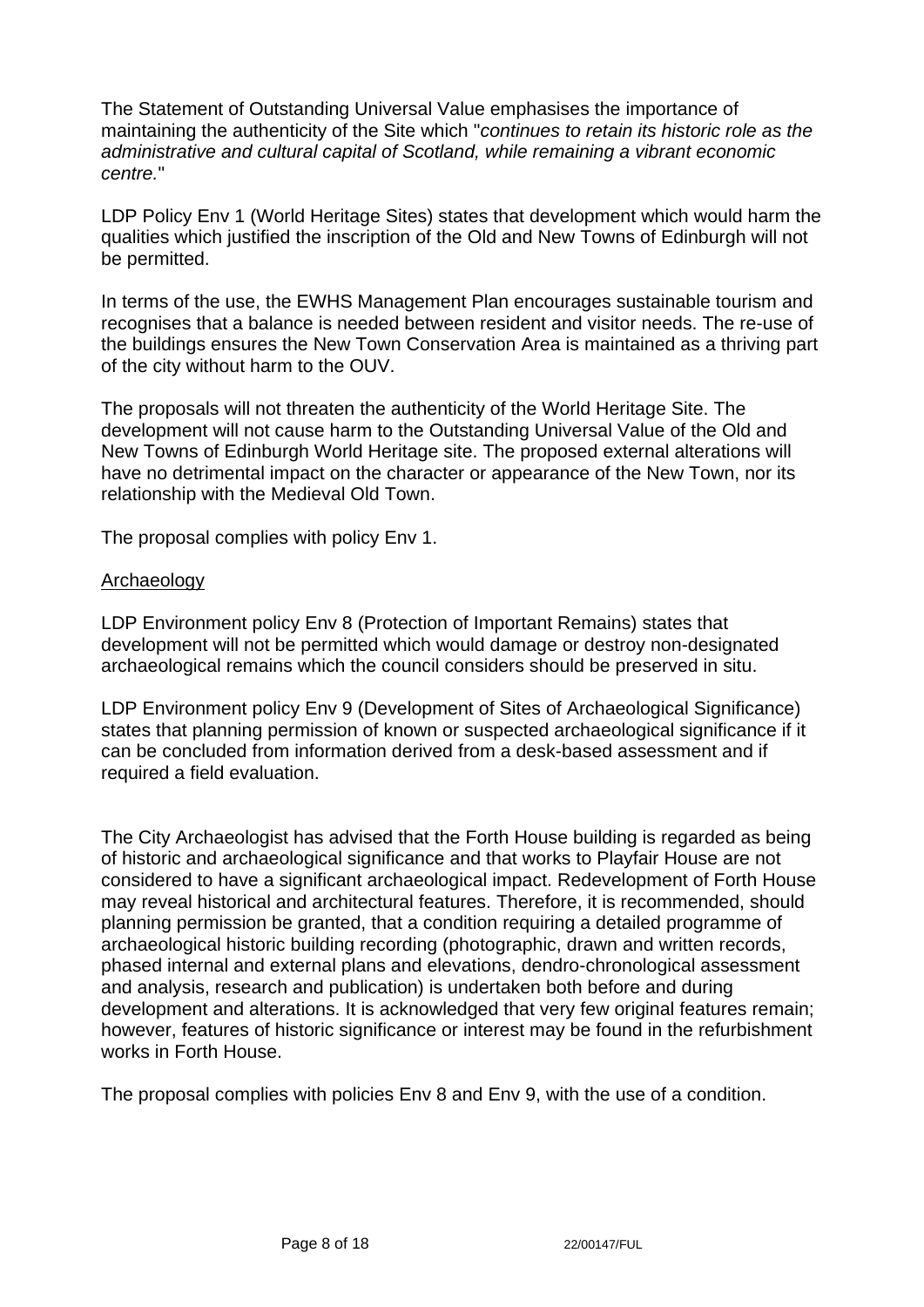# Principle of Development

LDP policy Emp 9 (Employment Sites and Premises) states that proposals to redevelop employment sites or premises in the urban area for uses other than business, industry or storage will be permitted provided: (i) the introduction of non-employment uses will not prejudice or inhibit the activities of any nearby employment use; (ii) the proposal will contribute to the comprehensive regeneration and improvement of the wider area.

LDP Policy Emp 10 (Hotel Development) states that hotel development will be permitted where it meets criteria a)-c). Criterion a) is relevant for city centre sites and states: in the City Centre where developments may be required to form part of mixed use schemes, if necessary to maintain city centre diversity and vitality, especially retail vitality on important shopping frontages. Criterion c) states: in locations within the urban area with good public transport access to the city centre.

Whilst there is no specific policy relating to aparthotels, this use is similar to a hotel and Policy Emp 10 supports hotel development in the City Centre. There is no LDP policy applicable to the loss of office use in the City Centre.

The surrounding area is commercial and residential in nature. The surrounding streets such as Leith Walk and Broughton Street are busy commercial thoroughfares. In Forth Street there are hotel, office and cafe uses, mostly concentrated at the western part of the street, as well as residential use. Broughton Street Lane has a bar and the rear of the hotel (Holiday Express) on Picardy Place. The proposal will not prejudice or inhibit the activities of any nearby employment use. The proposed change of use will continue to provide employment on the site. Economic Development has advised that it is estimated that the development would support 18 FTE jobs and £0.681 million of GVA per annum (2019 prices).

The site is just outwith the boundary for the City Centre core and is close to city centre amenities, facilities and infrastructure. The proposal will contribute to tourism which is the City's third biggest source of employment. The proposal will contribute to maintaining and developing this key sector in the city.

Policy Hou 7 aims to preclude the introduction or intensification of non-residential uses in predominantly residential areas and to prevent further deterioration in living conditions in more mixed use area which nevertheless have important residential functions.

Forth Street and Broughton Street Lane are quiet streets in comparison to the busier streets close by such as Broughton Street, Picardy Place and Leith Walk. Although much of Forth Street and Broughton Street Lane are residential in nature, there is a mix of uses found in both streets including offices, hotels and a bar/restaurant. Due to the existence of such commercial uses in both Forth Street and Broughton Street Lane, there is an element of ambient background noise and activity including in the evening and at night time. However, the surrounding area is a busy city centre area where hotel use is an established land use. The street will experience a higher level of activity and footfall as a result of the proposed development; however, they are city centre streets and adjacent to the city centre core where such activity already takes place.

The proposal will not result in an unreasonable loss to neighbouring residential amenity.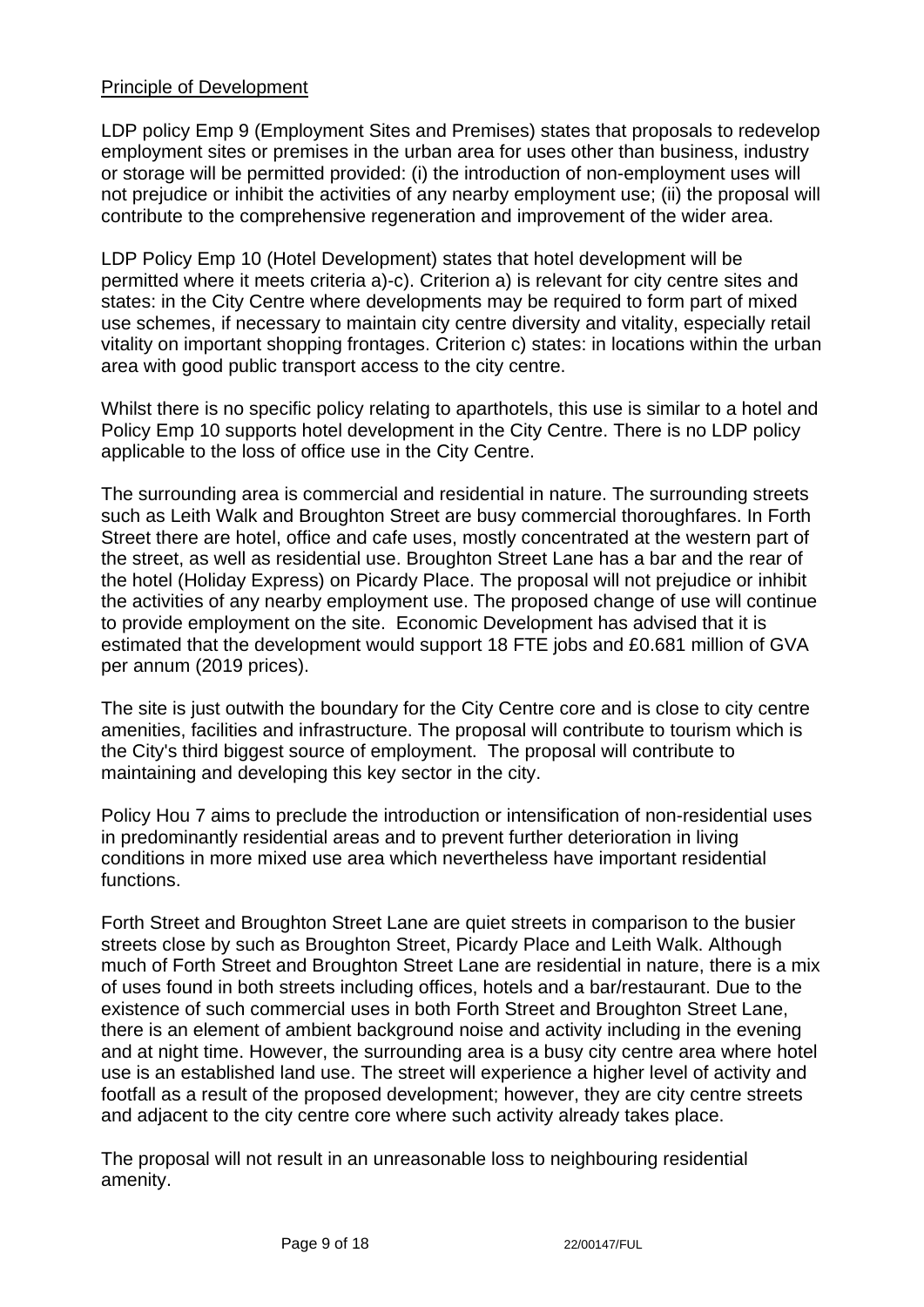The proposal complies with LDP policies Emp 9, Emp 10 and Hou 7.

## Scale, form and design

Edinburgh Local Development Plan policy Des 1 (Design Quality and Context) states planning permission will be granted for development where it is demonstrated that the proposal will create or contribute towards a sense of place. Planning permission will not be granted for poor quality or inappropriate design that would be damaging to the character of the area.

LDP Policy Des 4 (Development Design - Impact on Setting) also requires development proposals to have a positive impact on its surroundings, including the character of the wider townscape, having regard to its height and form, scale and proportions, including the spaces between the buildings, position of the buildings and other features on the site, and the materials and detailing.

Policy Des 12 (Alterations and Extensions) states that planning permission will be granted for alterations and extensions to existing buildings which in their design and form, choice of materials and positioning are compatible with the character of the existing building and will not be detrimental to neighbourhood amenity and character.

The Edinburgh Design Guidance sets out key aims for new development to have a positive impact on the immediate surroundings, through its height and form; scale and proportions; positioning of the buildings on site and materials and detailing.

Retaining Forth House on the whole, with minimal changes, will maintain its visual appearance in the street. This will contribute to its role within the setting of the street, New Town Conservation Area, World Heritage Site and the city centre. The alterations to Playfair House, particularly the larger changes to the front elevation, such as the balconies, will improve its appearance and will sit comfortably in Broughton Street Lane where there is a mix of styles, heights and materials. The plant will be positioned discreetly and will not be easily visible from the public streets.

The proposal is an appropriate scale, form and design and will not be detrimental to neighbourhood amenity and character.

The proposal complies with LDP policies Des 1, Des 4 and Des 12.

## Neighbouring Amenity

LDP Policy Hou 7 (Inappropriate Uses in Residential Areas) states that developments, including changes of use which would have a materially detrimental impact on the living conditions of nearby residents, will not be permitted.

Policy Des 5 (Development Design - Amenity) requires developments to be sensitive to neighbouring amenity and states that planning permission will be granted for development where it is demonstrated that the amenity of neighbouring residents is not adversely affected.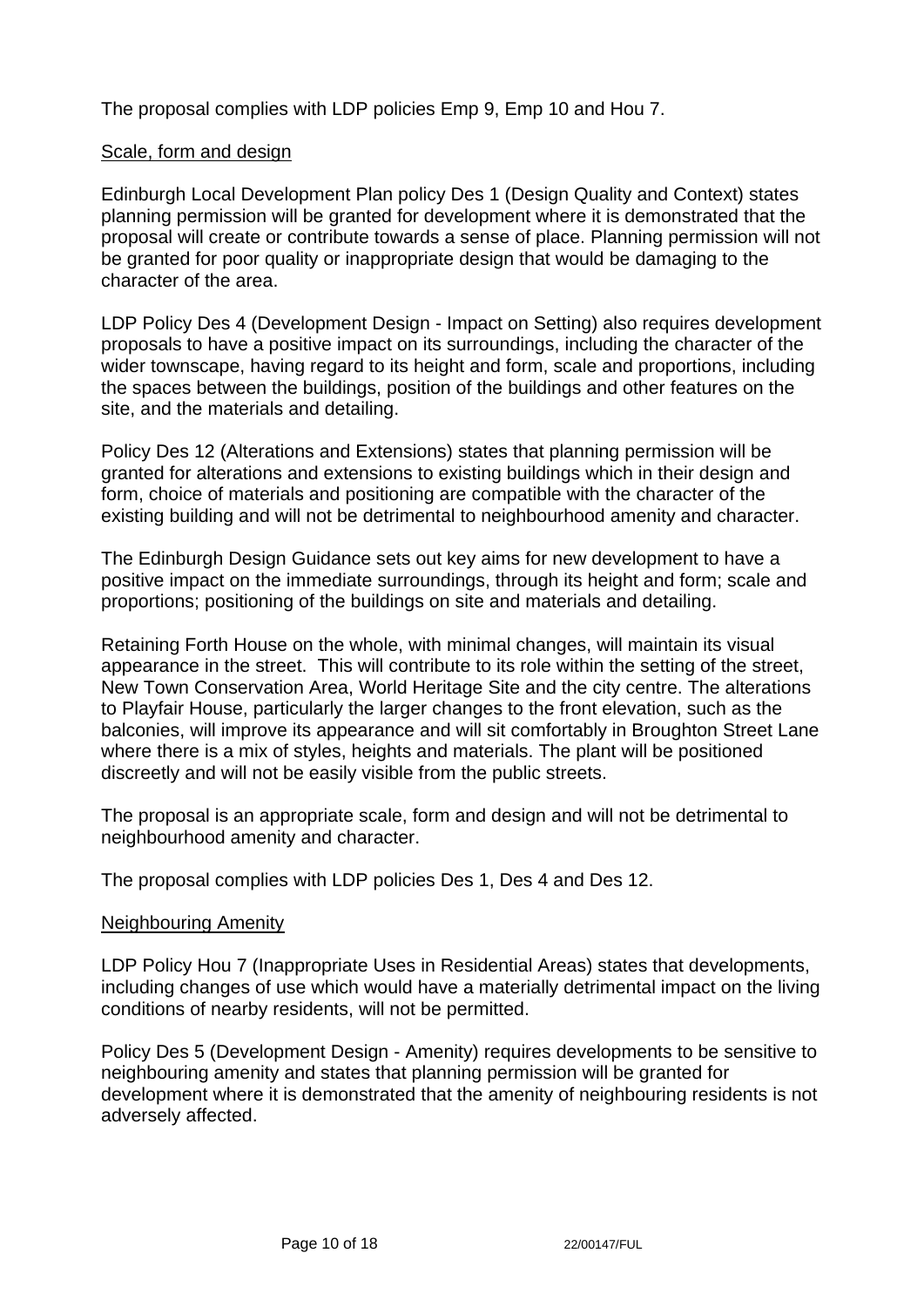The impact of the change of use on amenity in terms of living conditions has already been discussed above under heading "Principle of Development" in terms of policy Hou 7.

The proposal does not introduce any new overlooking. Although there will be balconies on the top floor, these will look onto the public street. The proposals will not result in an unreasonable loss of daylighting or sunlight given that the buildings already exist and the proposed extension is small and at lower ground level.

Improved lighting will contribute to a sense of community and personal safety on the streets. Light from existing and proposed windows does not constitute light pollution.

The water and air source heat pumps will be located at lower ground floor in the new extension. Environmental Protection has advised that it has no objections to the application subject to a condition relating to the housing of the air source heat pumps and extract fans behind acoustic louvres. It was concerned about noise from mechanical plant on the amenity of nearby receptors. However, the Noise Impact Assessment has demonstrated that, with appropriate mitigation, these will meet Environmental Protections expected standards.

The proposal complies with Hou 7 and Des 5.

#### Transport and parking

LDP Policies Tra 2 - Tra 4 sets out the requirements for private car and cycle parking. The Council's Parking Standards are set out in the Edinburgh Design Guidance.

The Edinburgh Design Guidance (EDG) sets out the maximum number of car parking spaces for new development and sets out the cycle parking requirements.

Policy Del 1 (Developer Contributions) requires contributions to the provision of infrastructure to mitigate the impact of development. The Action Programme and Developer Contributions and Infrastructure Delivery Supplementary Guidance sets out contributions required towards the provision of infrastructure.

The number of parking spaces on the site will be reduced from 24 to 7, including one disabled person's parking space and 5 electric vehicle charging point spaces. This is welcomed and is less than the maximum requirement in the Edinburgh Design Guidance (EDG). The Roads Authority has advised that it has no objection to the application subject to an informative relating to Travel Plan.

Ten cycle parking will be provided inside the building with four cycle parking spaces in the car park. The cycle parking standards in the Edinburgh Design Guidance require one space per 10 bedrooms which is 5 spaces for this development. The proposed number of cycle parking spaces exceeds this requirement. In terms of the design principles set out in the EDG Factsheet, it advises that 20% of spaces for nonstandard cycles would be 2.8 spaces. There is scope to accommodate this within the site.

The proposal complies with Tra 2, Tra 3 and Tra 4.

In terms of a transport developer contribution, there is no net tram contribution required when based on the existing use contribution and the proposed use contribution.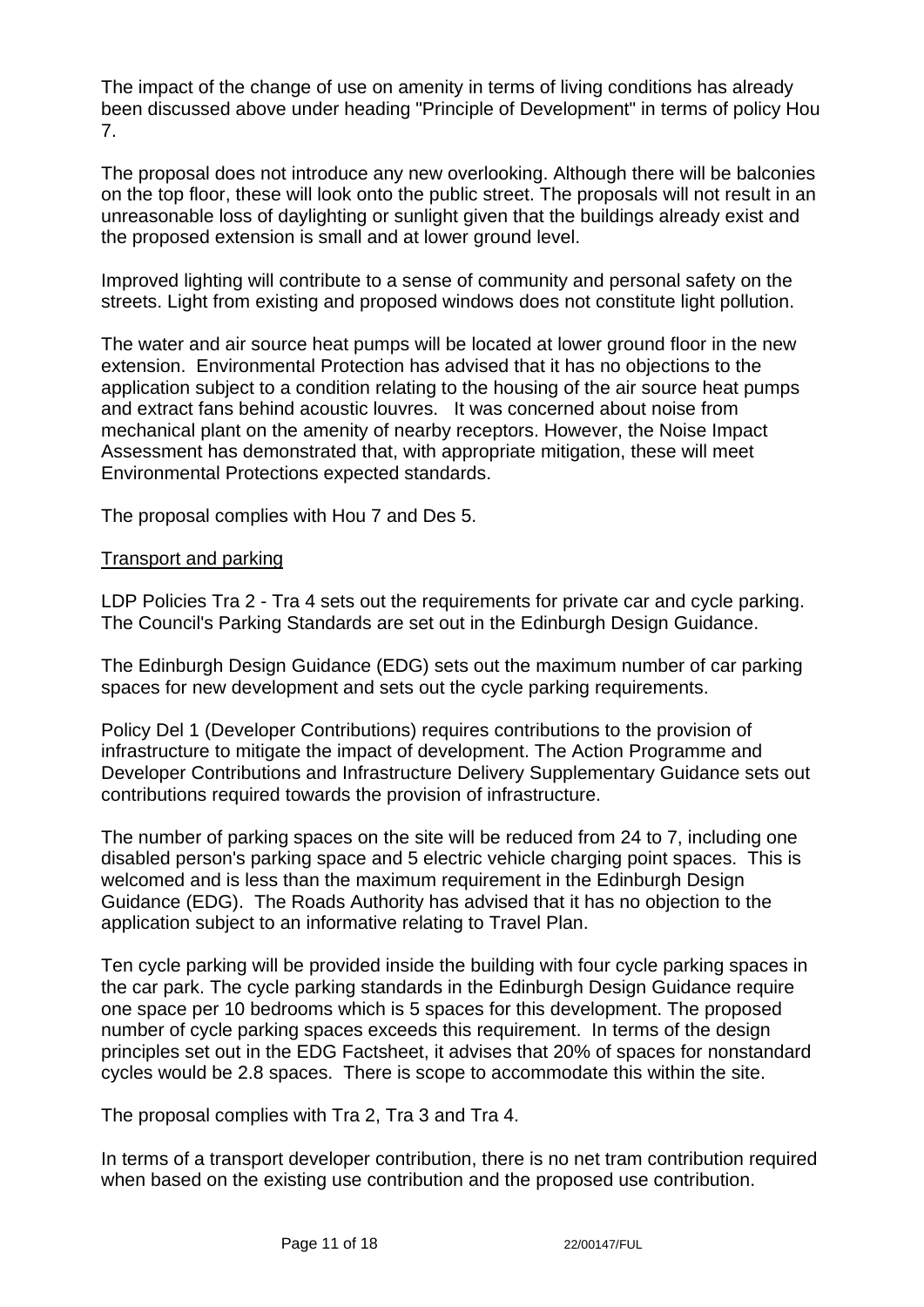## **Sustainability**

LDP Policy Des 6 (Sustainable Buildings) sets out criteria for new buildings in relation to carbon dioxide emissions, zero carbon generating technologies and minimal environmental resource use and impact.

The Edinburgh Design Guidance states that providing good levels of natural light and sunlight in buildings and spaces is beneficial to ' users of the buildings as well as helping to save energy through reducing lighting and heating demands.

The Sustainability Statement states that the proposed development will meet current building regulations and that air and water source heat pumps will be included. The new windows and doors on Playfair House will be more energy efficient than the existing windows. Maintenance of the sash and case windows in Forth House will also help achieve more energy efficiency within the building. Reusing both existing buildings on a previously developed site is a sustainable land use.

The proposal complies with LDP policy Des 6.

## Waste

Recycling and residual waste stores for the development will be provided within the building on Broughton Street Lane. It is the responsibility of the developer or operator to ensure there is an appropriate waste strategy in place.

#### **Conclusion in relation to the Development Plan**

Overall the proposal complies with the Development Plan and is acceptable in principle. The proposal will preserve the special architectural and historic interest of the listed building and setting.The character and appearance of the conservation area will be preserved, and the Outstanding Universal Value of the World Heritage Site will not be compromised.The scale, form and design are appropriate. There will not be an unreasonable loss to neighbouring residential amenity and here are no transport or parking issues.

## **d) There are any other material considerations which must be addressed?**

The following material planning considerations have been identified:

#### SPP - Sustainable development

Scottish Planning Policy (SPP) is a significant material consideration due to the LDP being over 5 years old. Paragraph 28 of SPP gives a presumption in favour of development which contributes to sustainable development. Paragraph 29 outlines the thirteen principles which should guide the assessment of sustainable development.

The proposal complies with Paragraph 29 of SPP. The development will contribute to the economy but will provide fewer employment opportunities for the site. It will make efficient use of the land and infrastructure and support the city centre and nearby town and local centres. The site is near good public transport links and near cycle routes.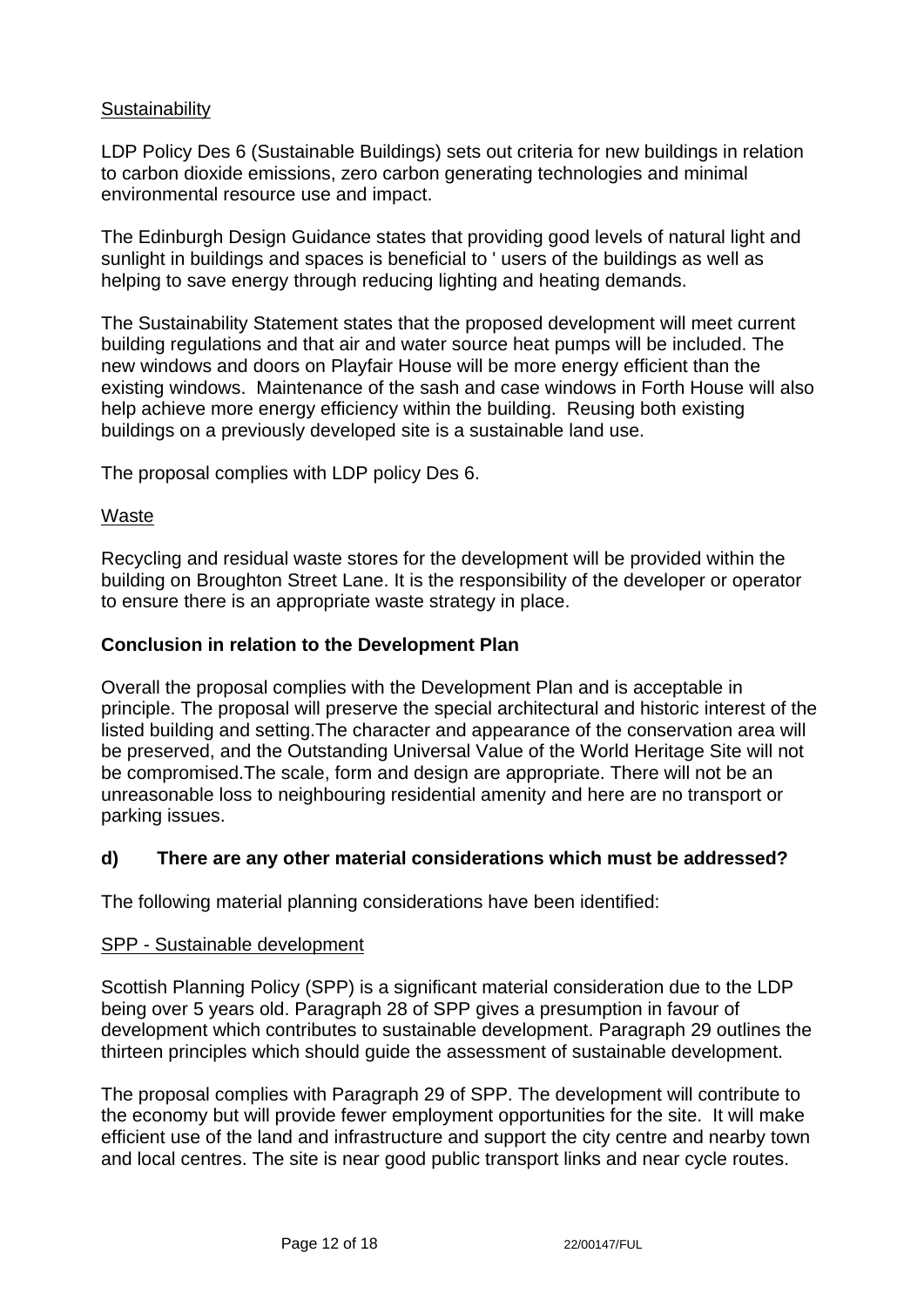The development will protect and promote access to cultural heritage, such as the World Heritage Site.

#### Emerging policy context

The Draft National Planning Framework 4 is being consulted on at present and has not been adopted. As such, little weight can be attached to it as a material consideration in the determination of this application.

While City Plan 2030 represents the settled will of the Council, it has not yet been submitted to Scottish Ministers for examination. As such, little weight can be attached to it as a material consideration in the determination of this application.

#### Equalities and human rights

Due regard has been given to section 149 of the Equalities Act 2010. No impacts have been identified.

Consideration has been given to human rights. No impacts have been identified through the assessment and no comments have been received in relation to human rights.

#### Public representations

A summary of the representations is provided below:

#### *material considerations*

- − principle of development too many hotels; change of use; size/scale of use; balance of commercial /residential use. Assessed in section c).
- − impact on conservation area not protect/enhance; alters character. Assessed in section b).
- − Design lower the height/too high; too big; unsuitable; unsympathetic. Assessed in sections c).
- − Traffic increased traffic and footfall; narrow lane. Assessed in section c)
- − Parking reduce/not enough parking. Assessed in section c).
- − Amenity increased noise and disturbance (late at night); air source heat pumps; loss of privacy; light pollution. assessed in section c).

#### *non-material considerations*

- − Suggested proposals e.g., demolish Playfair House and replace with mews/flats/something else; provide permanent accommodation/affordable homes (shortage of affordable homes). The planning authority can only consider the application submitted.
- − Future development will become Airbnb. The planning authority cannot assess possible future development.
- − On street parking tourists will park in residents' spaces. This is not a material planning consideration.
- − Overflowing bins. This is not a material planning consideration.
- − Construction noise, dust, disturbance, road closures, parking, behaviour of workmen/contractors. This is not a material planning consideration.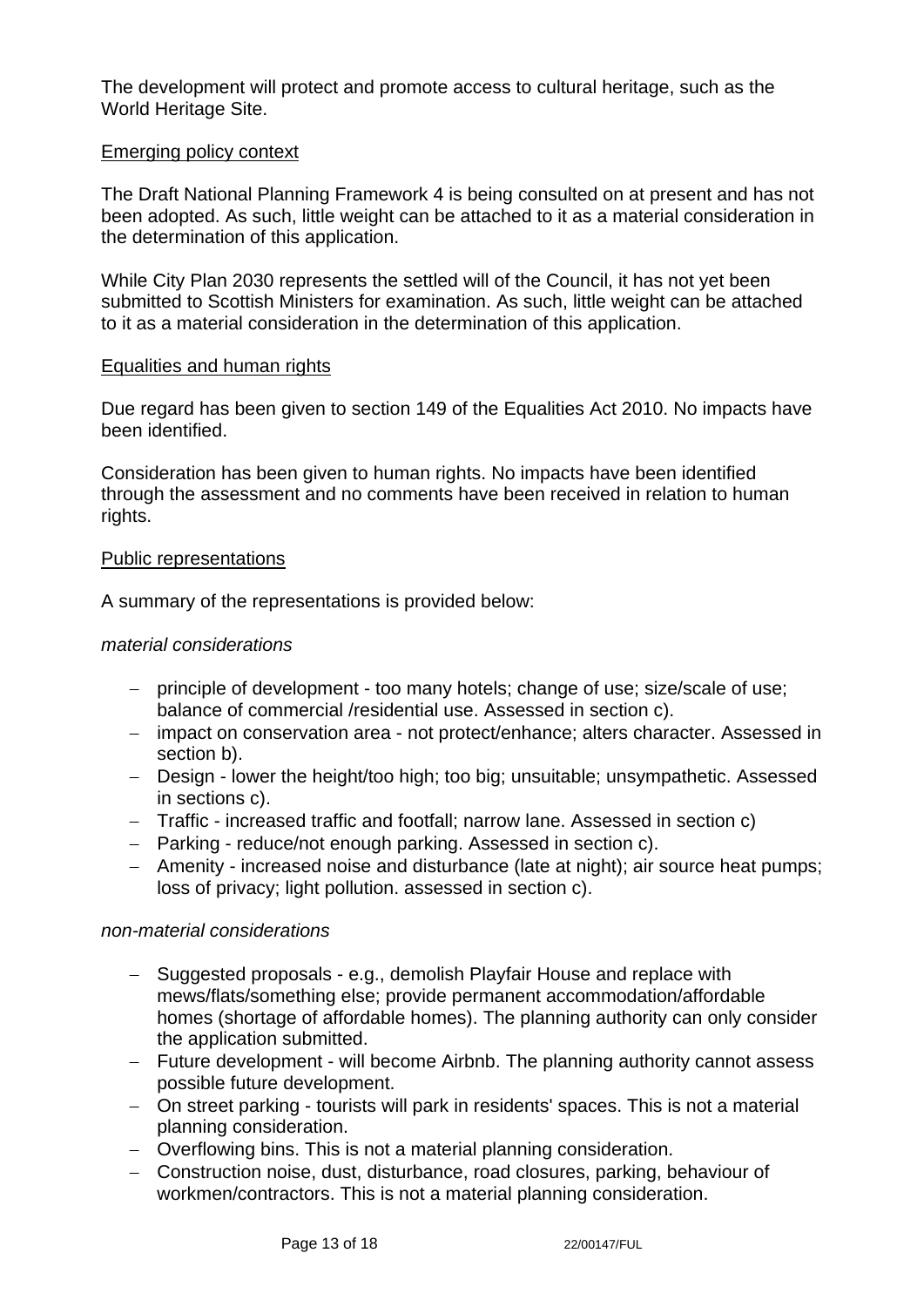- − Structural damage. This is not a material planning consideration.
- − Insulation and sound proofing. This is a Building Standards matter and is not a material planning consideration
- − Loss of community feel. This is not a material planning consideration.
- − Public safety. The planning authority is not responsible for public safety.
- − Dangerous parking on street. This is a matter for the Roads Authority or Police Scotland. It is not a material planning consideration.

#### *General comment*

− welcome increased lighting, security and quality of building

## **Conclusion in relation to identified material considerations**

There are no equalities or human rights issues and the proposal complies with the SPP Sustainability Principles. The material considerations do not raise any matters which would result in recommending the application for refusal. Therefore, the application should be granted.

#### **Overall conclusion**

Overall, the proposal complies with the Development Plan and is acceptable in principle. The proposal will preserve the special architectural and historic interest of the listed building and setting. The character and appearance of the conservation area will be preserved, and the Outstanding Universal Value of the World Heritage Site will not be compromised. There will not be an unreasonable loss to neighbouring residential amenity and there are no transport or parking issues.

There are no equalities or human rights issues, and the proposal complies with the SPP Sustainability Principle. There are no material considerations which raise compelling reasons why the application should be refused. Therefore, the application should be granted.

There are no material considerations that outweigh this conclusion. The proposal is acceptable, and approval is recommended.

# **Section C - Conditions/Reasons/Informatives**

The recommendation is subject to the following.

## **Conditions** :-

1. No development shall take place until the applicant has secured the implementation of a programme of archaeological work (historic building recording, interpretation, public engagement, analysis & reporting, publication), in accordance with a written scheme of investigation which has been submitted to and approved in writing by the Planning Authority, having first been agreed by the City Archaeologist.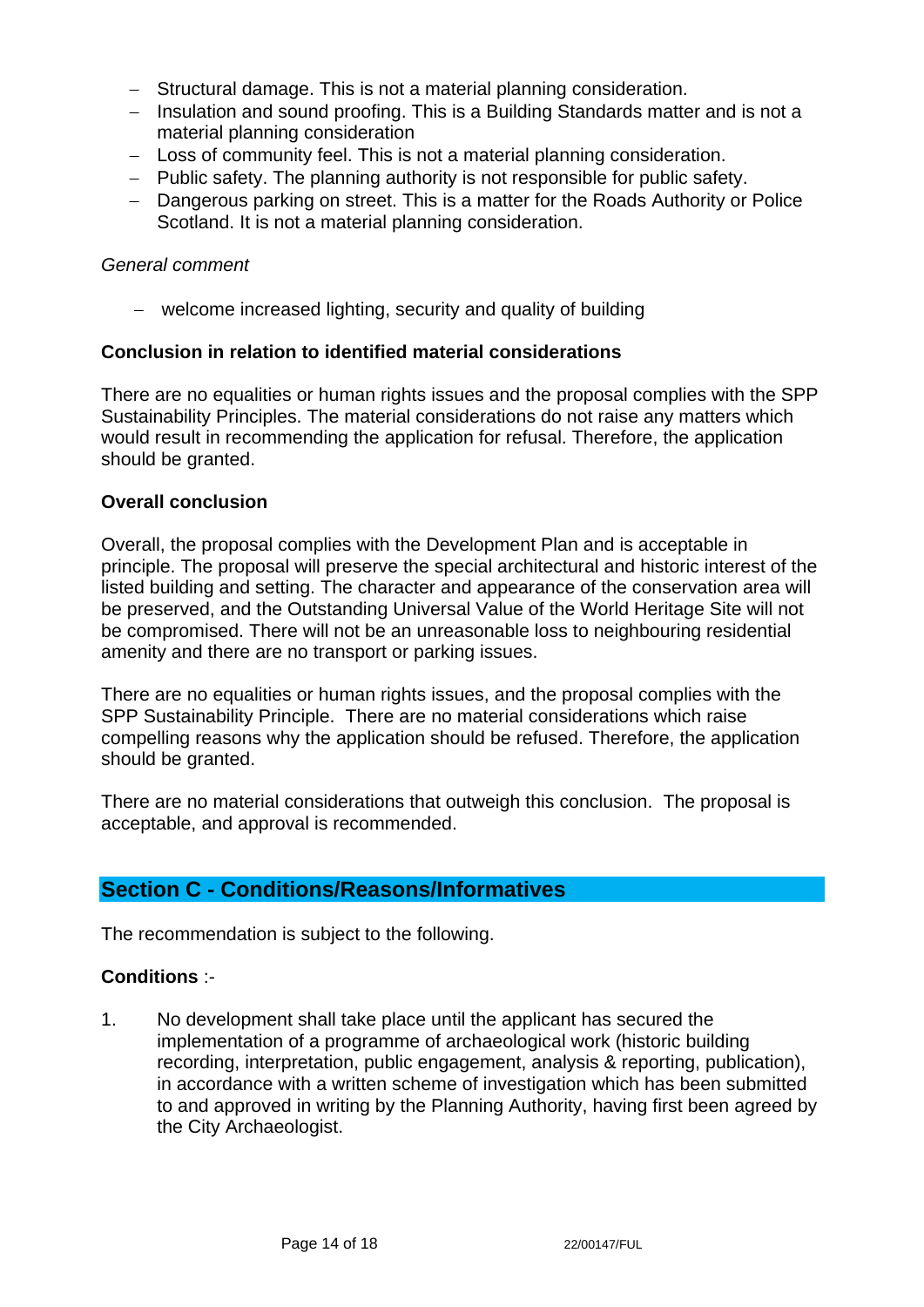- 2. The proposed air source heat pumps and extract fans shall be housed behind acoustic louvres designed to meet the internal levels as set out in Tables 5, 6, 7, and 8 of the ITP Energised Noise Impact Assessment (Project No. 5017, dated 2022-01-11).
- 3. A detailed specification, including trade names where appropriate, of all the proposed external materials shall be submitted to and approved in writing by the Planning Authority before work is commenced on site; Note: samples of the materials may be required.

#### **Reasons**: -

- 1. In order to safeguard the interests of archaeological heritage.
- 2. In order to safeguard the amenity of neighbouring residents and other occupiers.
- 3. In order to enable the planning authority to consider this/these matter/s in detail.

## **Informatives**

It should be noted that:

- 1. The development hereby permitted shall be commenced no later than the expiration of three years from the date of this consent.
- 2. No development shall take place on the site until a 'Notice of Initiation of Development' has been submitted to the Council stating the intended date on which the development is to commence. Failure to do so constitutes a breach of planning control, under Section 123(1) of the Town and Country Planning (Scotland) Act 1997.
- 3. As soon as practicable upon the completion of the development of the site, as authorised in the associated grant of permission, a 'Notice of Completion of Development' must be given, in writing to the Council.
- 4. The applicant should consider developing a Travel Plan including provision of public transport travel passes, a Welcome Pack, a high-quality map of the neighbourhood (showing cycling, walking and public transport routes to key local facilities), timetables for local public transport.

## **Background Reading/External References**

To view details of the application, go to the Planning Portal

## **Further Information -** [Local Development Plan](https://www.edinburgh.gov.uk/local-development-plan-guidance-1/edinburgh-local-development-plan/1)

**Date Registered: 17 January 2022**

**Drawing Numbers/Scheme**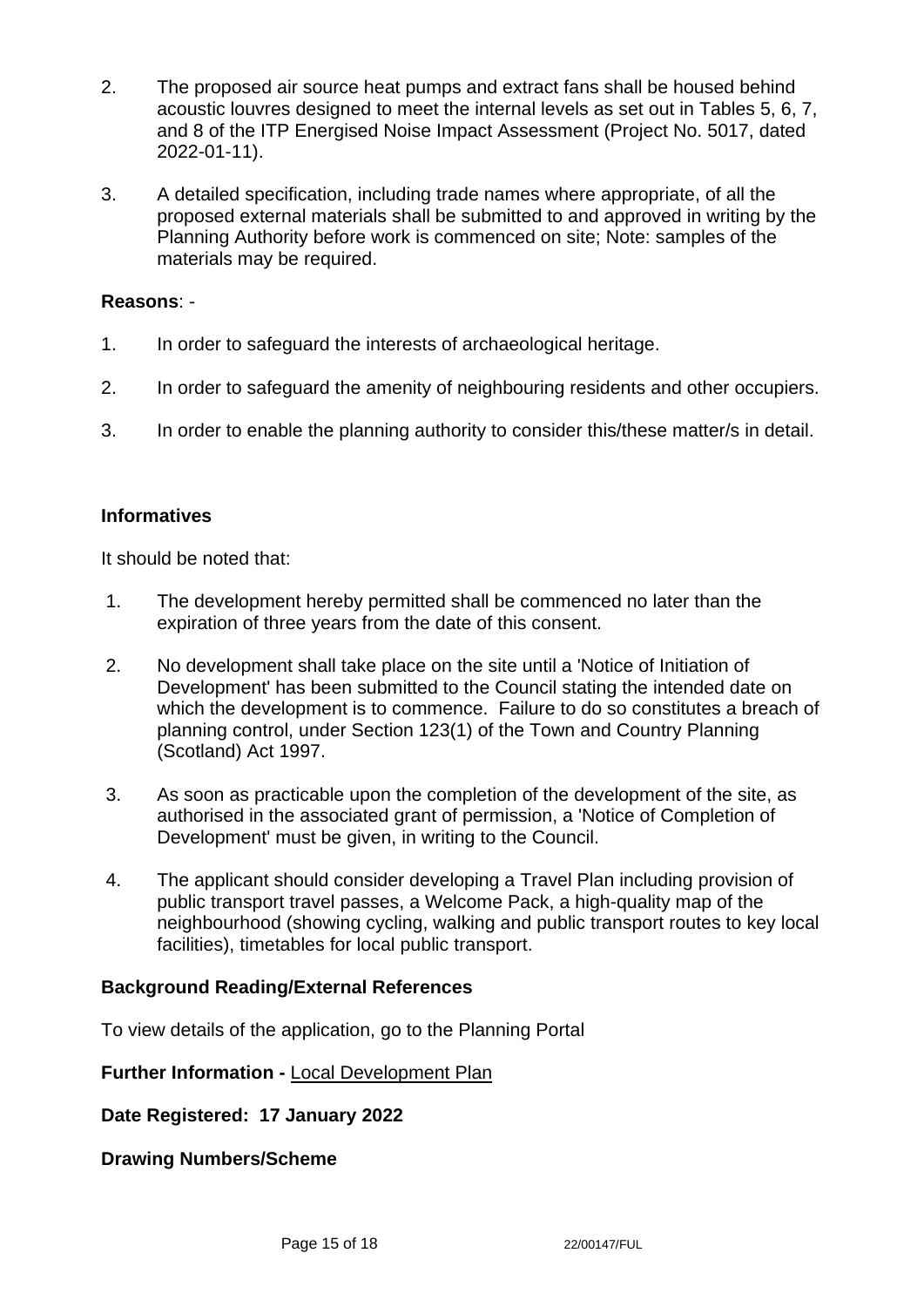01-30.

Scheme 1

**David Givan Chief Planning Officer PLACE The City of Edinburgh Council**

Contact: Jackie McInnes, Planning officer E-mail:jackie.mcinnes@edinburgh.gov.uk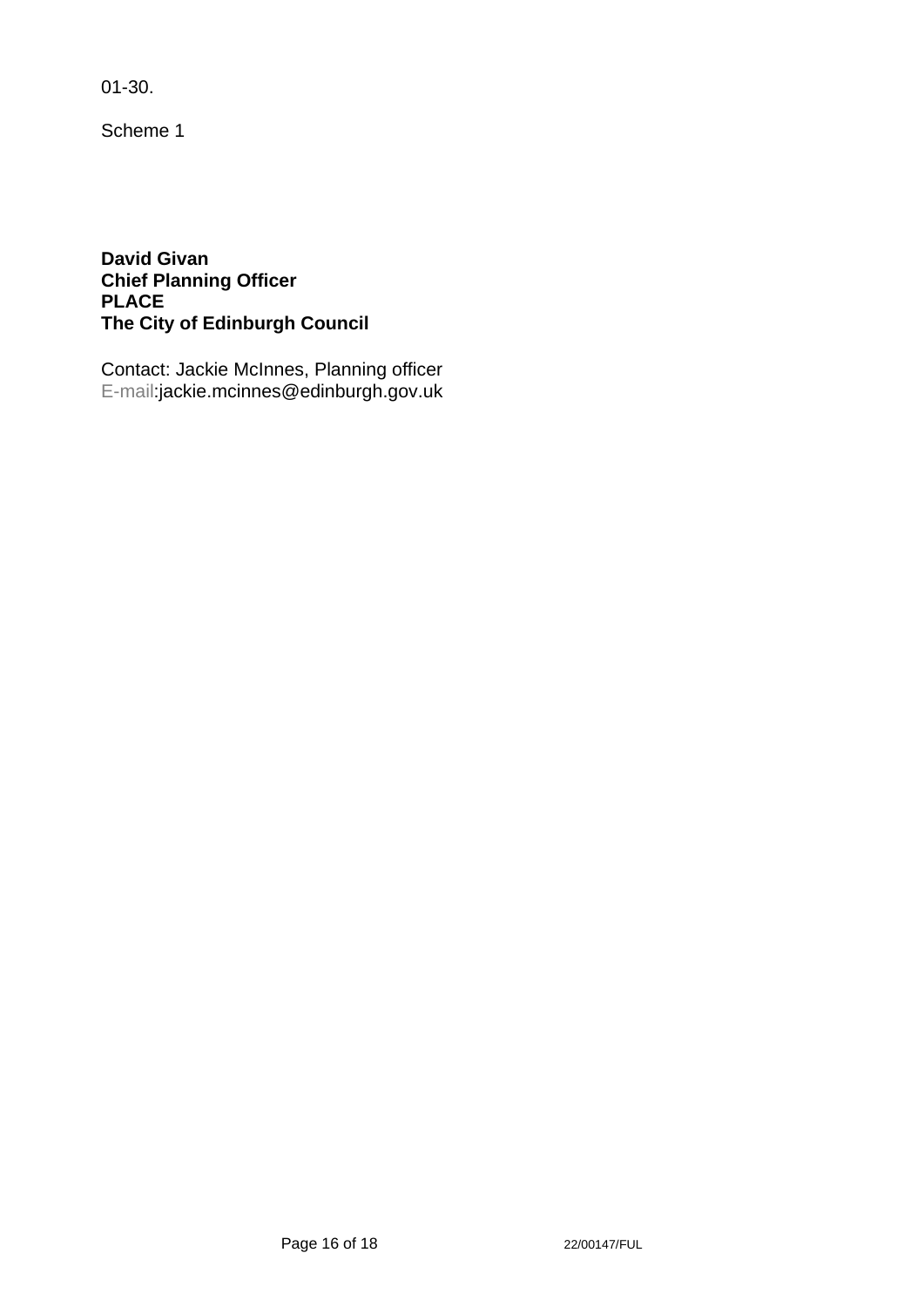# Appendix 1

# **Summary of Consultation Responses**

#### NAME: Archaeology

COMMENT: The building is regarded as being of historical and architectural significance.

To ensure that this programme of archaeological works is undertaken it is recommended that a condition is attached to permission based upon the following CEC condition:

'No demolition / development shall take place on the site until the applicant has secured and implemented a programme of archaeological work (historic building recording, interpretation, public engagement, analysis & reporting, publication) in accordance with a written scheme of investigation which has been submitted by the applicant and approved by the Planning Authority.'

The work must be carried out by a professional archaeological organisation, either working to a brief prepared by CECAS or through a written scheme of investigation submitted to and agreed by CECAS for the site. Responsibility for the execution and resourcing of the programme of archaeological works and for the archiving and appropriate level of publication of the results lies with the applicant.

## DATE: 1 February 2022

## NAME: Economic Development

COMMENT: It is estimated that the proposed development would support approximately 18 FTE jobs and £0.681 million of GVA per annum (2019 prices). When the impact of the existing buildings is accounted for, the projected net impact is a reduction of 159 FTE jobs and £11.411 million of GVA per annum (2019 prices).

DATE: 3 March 2022

## NAME: Environmental Protection

COMMENT: Environmental Protection has no objections to this application, subject to the attached condition:

1. The proposed air source heat pumps and extract fans shall be housed behind acoustic louvres designed to meet the internal levels as set out in Tables 5, 6, 7, and 8 of the ITP Energised Noise Impact Assessment (Project No. 5017, dated 2022-01-11). DATE: 12 April 2022

NAME: Roads Authority (Transport Planning) COMMENT: No objection subject to informative requesting a Travel Plan. DATE: 20 May 2022

The full consultation response can be viewed on the Planning & Building Standards Portal.